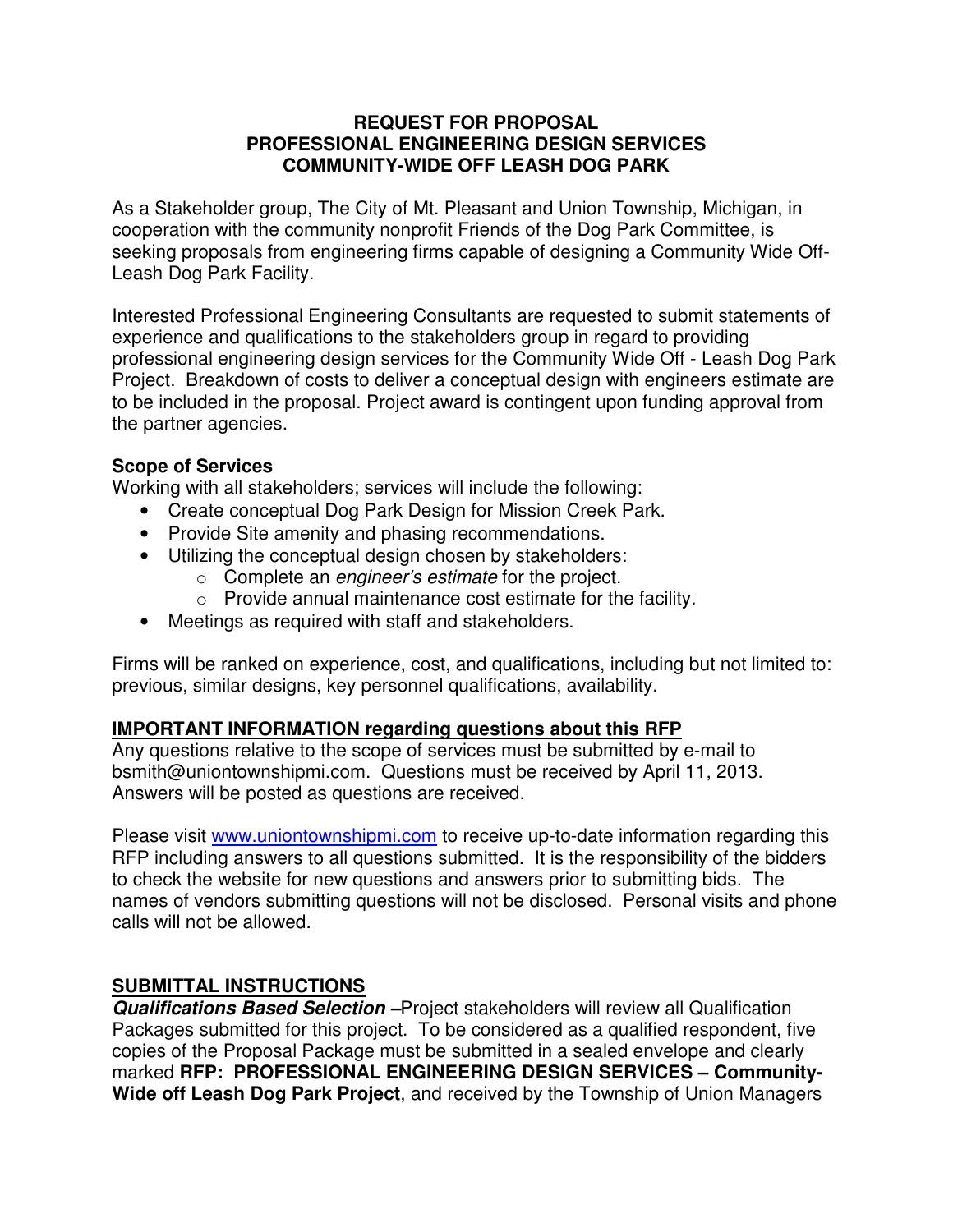Office address listed below by 1:30 p.m., April 16, 2013. Proposal packages must be mailed or delivered to the following address:

Union Township Managers Office 2010 S. Lincoln Rd. Mt. Pleasant, MI 48858-2447 (989) 772-4600

Any packages received after this date and time will be deemed unresponsive. The project stakeholders group reserves the right to accept or reject any and all proposals, to re-solicit proposals, to waive any irregularities, to negotiate pricing and to select the proposal deemed to be in the best interests of the community. Issuance of this RFP does not obligate the project stakeholders to award a contract nor are any of the project stakeholders liable for any costs incurred by the proponent in the preparation and submittal of the proposal. All proposals must include the following information in the order stated below:

- 1. **Corporate Profile:** Describe on one page the background of your company and why it is qualified to provide the requested services.
- 2. **Understanding of the Project:** Describe in two pages or less your understanding of the project including a brief overview of your plan on accomplishing the services being requested.
- 3. **Project Team:** Describe the qualifications of the key person(s) who will be responsible for providing the requested services. Resumes for key person(s) are required. (Limit resumes to two pages for each key person listed.)
- 4. **Experience:** Provide evidence of similar, past experience that demonstrates your ability to successfully provide the services being requested in this RFP. Include names and contact information from past projects for reference purposes.
- 5. **Cost:** Break down of costs for each major project task area and a list of standard billing rates along with an estimate of the time involved in creating the design and other documents as requested.

# **FEE NEGOTIATIONS**

At the time of awarding the contract to the successful firm, a not-to-exceed fee for required services will be established. If the stakeholders group and the successful firm cannot agree on a firm cost, the stakeholders will solicit a fee from the next highestscored firm. Billing will be on a monthly basis for any services provided.